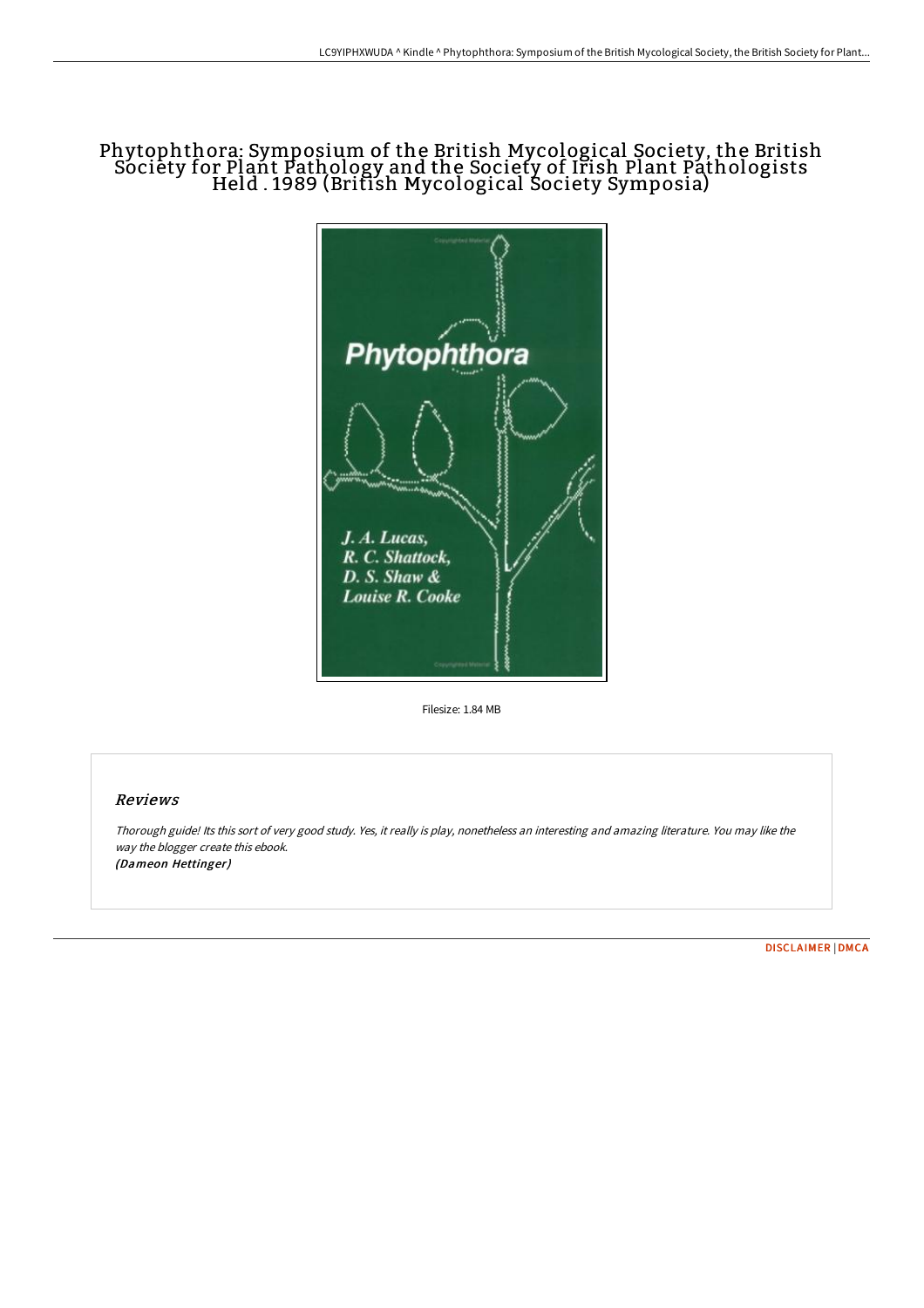## PHYTOPHTHORA: SYMPOSIUM OF THE BRITISH MYCOLOGICAL SOCIETY, THE BRITISH SOCIETY FOR PLANT PATHOLOGY AND THE SOCIETY OF IRISH PLANT PATHOLOGISTS HELD . 1989 (BRITISH MYCOLOGICAL SOCIETY SYMPOSIA)



To get Phytophthora: Symposium of the British Mycological Society, the British Society for Plant Pathology and the Society of Irish Plant Pathologists Held . 1989 (British Mycological Society Symposia) PDF, you should access the button listed below and save the document or get access to additional information which are in conjuction with PHYTOPHTHORA: SYMPOSIUM OF THE BRITISH MYCOLOGICAL SOCIETY, THE BRITISH SOCIETY FOR PLANT PATHOLOGY AND THE SOCIETY OF IRISH PLANT PATHOLOGISTS HELD . 1989 (BRITISH MYCOLOGICAL SOCIETY SYMPOSIA) book.

Cambridge University Press. Condition: New. Hardcover. Worldwide shipping. FREE fast shipping inside USA (express 2-3 day delivery also available). Tracking service included. Ships from United States of America.

 $\Rightarrow$ Read [Phytophthora:](http://albedo.media/phytophthora-symposium-of-the-british-mycologica-1.html) Symposium of the British Mycological Society, the British Society for Plant Pathology and the Society of Irish Plant Pathologists Held . 1989 (British Mycological Society Symposia) Online Download PDF [Phytophthora:](http://albedo.media/phytophthora-symposium-of-the-british-mycologica-1.html) Symposium of the British Mycological Society, the British Society for Plant Pathology and the Society of Irish Plant Pathologists Held . 1989 (British Mycological Society Symposia)